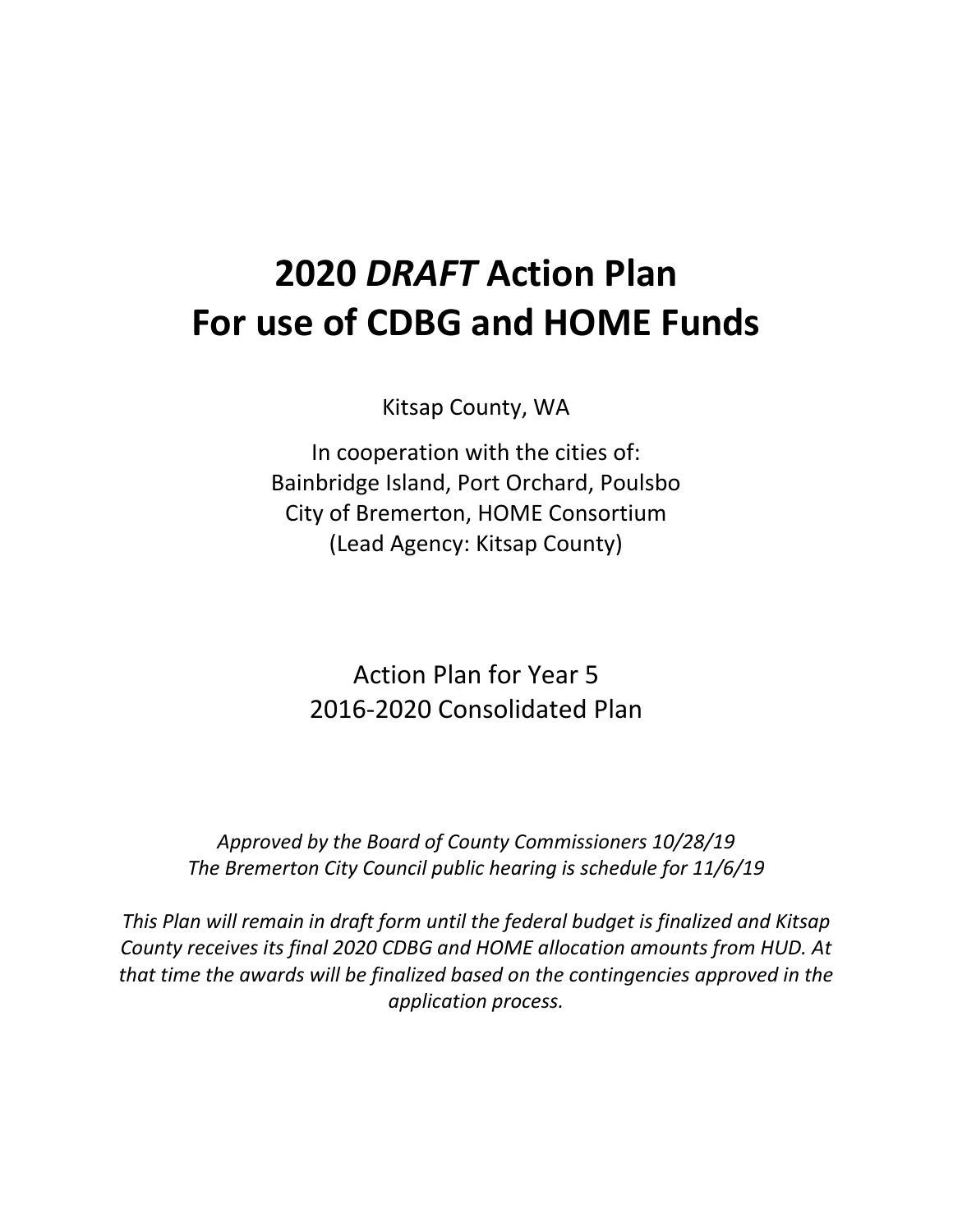| <b>ANTICIPATED 2020 CDBG RESOURCES</b>                       |             |  |
|--------------------------------------------------------------|-------------|--|
| <b>Estimated 2020 CDBG Allocation from HUD</b>               | 1,072,790   |  |
| Program Income - Housing Kitsap DPA CDBG                     | 29,660      |  |
| Program Income - Housing Kitsap Single Family Rehabilitation | 19,096      |  |
| <b>Total 2020 Estimated CDBG Funds Available</b>             | \$1,121,546 |  |

The estimated CDBG allocation from HUD is based on the 2019 award. The actual amount will not be known until finalization of the federal budget.

Program income is from the repayment of loans . The amount of program income shown is the actual amount received from January 1 - September 10, 2019. Any additional amounts received by December 31, 2019 will be added to the program income total included in the Action Plan.

### **ANTICIPATED 2020 HOME RESOURCES**

| Estimated 2020 HOME Allocation from HUD                                      | 673,887   |
|------------------------------------------------------------------------------|-----------|
| Program Income - Community Frameworks                                        | 68,920    |
| Program Income - Housing Kitsap DPA HOME                                     | 77,506    |
| Program Income - Rental Housing Loan Portfolio                               | 44,873    |
| Program Income - City of Bremerton                                           | 23,214    |
| 2018 CHDO Funds Previously Unallocated                                       | 108,853   |
| 2019 CHDO Funds Previously Unallocated                                       | 101,083   |
| 2019 HOME Funds Previously Unallocated                                       | 166,787   |
| Prior Year Funds - Rollover Housing Kitsap Down Payment Assistance KC-118-18 | 3,147     |
| <b>Total 2020 Estimated HOME Funds Available</b>                             | 1,268,270 |

**Total 2020 Estimated HOME Funds Available**

The estimated HOME allocation from HUD is based on the 2019 award. The actual amount will not be known until finalization of the federal budget.

Program income is received from the repayment of loans. The amount of program income shown is the actual amount received from January 1 - September 10, 2019. Any additional amounts received by December 31, 2019 will be added to the program income total included in the Action Plan.

Community Housing Development Organization (CHDO) is a HUD required set-aside of each year's HOME allocation, for agencies that meet the qualifying criteria.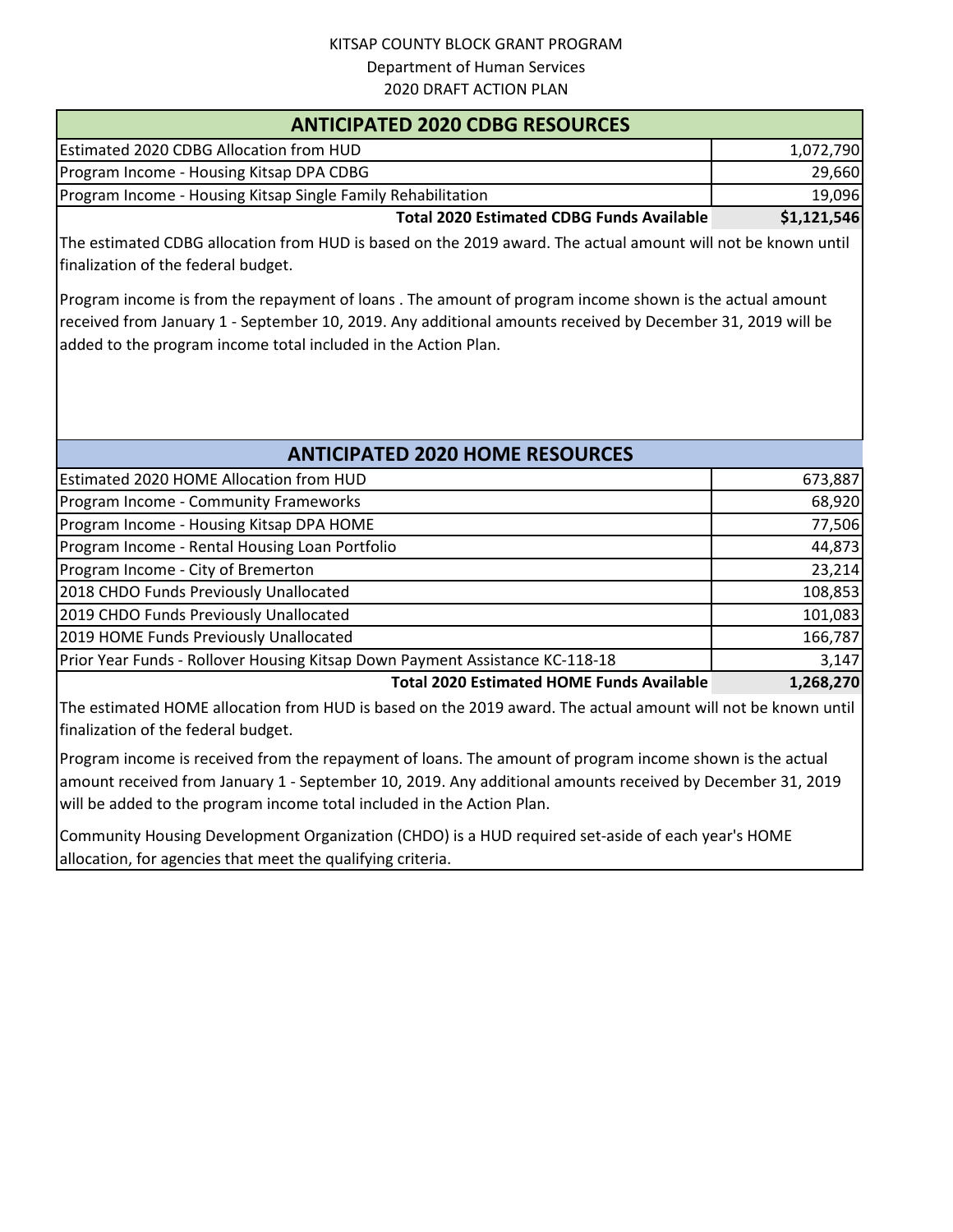#### **2020 CDBG FUNDS - USE OF FUNDS**

| <b>CDBG Services</b>                                 | <b>Estimated Award</b> |
|------------------------------------------------------|------------------------|
| Boys & Girls Club - SK Elementary Program            | 11,000                 |
| Boys & Girls Club - SK Teen Program                  | 10,413                 |
| Bremerton Foodline - Food Bank Operations            | 20,000                 |
| Central Kitsap Food Bank - Food Bank Operations      | 22,000                 |
| Helpline House BI - Food Bank Operations             | 22,000                 |
| <b>Lindquist Dental - General Operations</b>         | 10,000                 |
| Meals on Wheels Kitsap - Project Homecoming          | 11,500                 |
| South Kitsap Helpline - Food Bank Operations         | 22,000                 |
| Washington State University Extension - Adulting 101 | 11,000                 |
| YMCA - Child Care Scholarships                       | 11,000                 |
| YWCA - Legal Advocacy Program                        | 10,000                 |
| Totals                                               | \$160,913              |

Public Service funding is a maximum of 15% of the grant award. The minimum grant award amount for CDBG Public Services is \$10,000; the maximum grant award amount is \$30,000.

These CDBG Services were approved during the 2019 Application Cycle for a 2-year renewal grant. 2020 will be the 2nd year of their award. The estimated award amount is based on 2019 funding and the final award will be adjusted by contingencies.

| <b>CDBG Capital &amp; Economic Development</b>                | <b>Requested Amount   Recommendations</b> |           |
|---------------------------------------------------------------|-------------------------------------------|-----------|
| Foundation for the Challenged - Homes XII Bremerton           | 150,000                                   | 150,000   |
| Housing Kitsap - Home Rehabilitation Program                  | 225,000                                   | 200,000   |
| Kitsap Community Resources - BE\$T                            | 82,300                                    | 72,314    |
| Kitsap Community Resources - Weatherization/Minor Home Repair | 200,000                                   | 200,000   |
| Kitsap Mental Health Services - Pendleton Place*              | 750,000                                   | 75,000    |
| <b>Totals</b>                                                 | \$1,407,300                               | \$697,314 |

\*This project was recommended for full funding with combined CDBG and HOME funds. In addition to the \$75,000 of CDBG funds they were recommended for \$675,000 in HOME funds.

| <b>CDBG Program Income (PI)</b>                                   | <b>Estimated PI</b>  |
|-------------------------------------------------------------------|----------------------|
| Housing Kitsap - Mutual Self-Help Down Payment Assistance Program | 29,660               |
| Housing Kitsap - Home Rehabilitation Program                      | 19,096               |
| .                                                                 | $\lambda$ and $\eta$ |

**Totals \$48,756**

\*These on-going housing programs receives program income through loan repayments and are authorized through their written agreements with Kitsap County to use the Program Income for additional homeowner assistance in the next year. This depicts the amount of 2019 Program Income currently received by Kitsap County from Housing Kitsap. Any additional loan payments received in 2019 will be included in the 2020 Action Plan submitted to HUD.

| <b>CDBG Administration</b>                                                          |             |
|-------------------------------------------------------------------------------------|-------------|
| Kitsap County Administration                                                        | 214,558     |
| <b>Total</b>                                                                        | \$214,558   |
| CDBG Admininstration is set at 20% of the annual allocation of CDBG funds from HUD. |             |
| Amount not allocated                                                                | 61          |
| <b>TOTAL ALL CDBG FUNDS</b>                                                         | \$1,121,546 |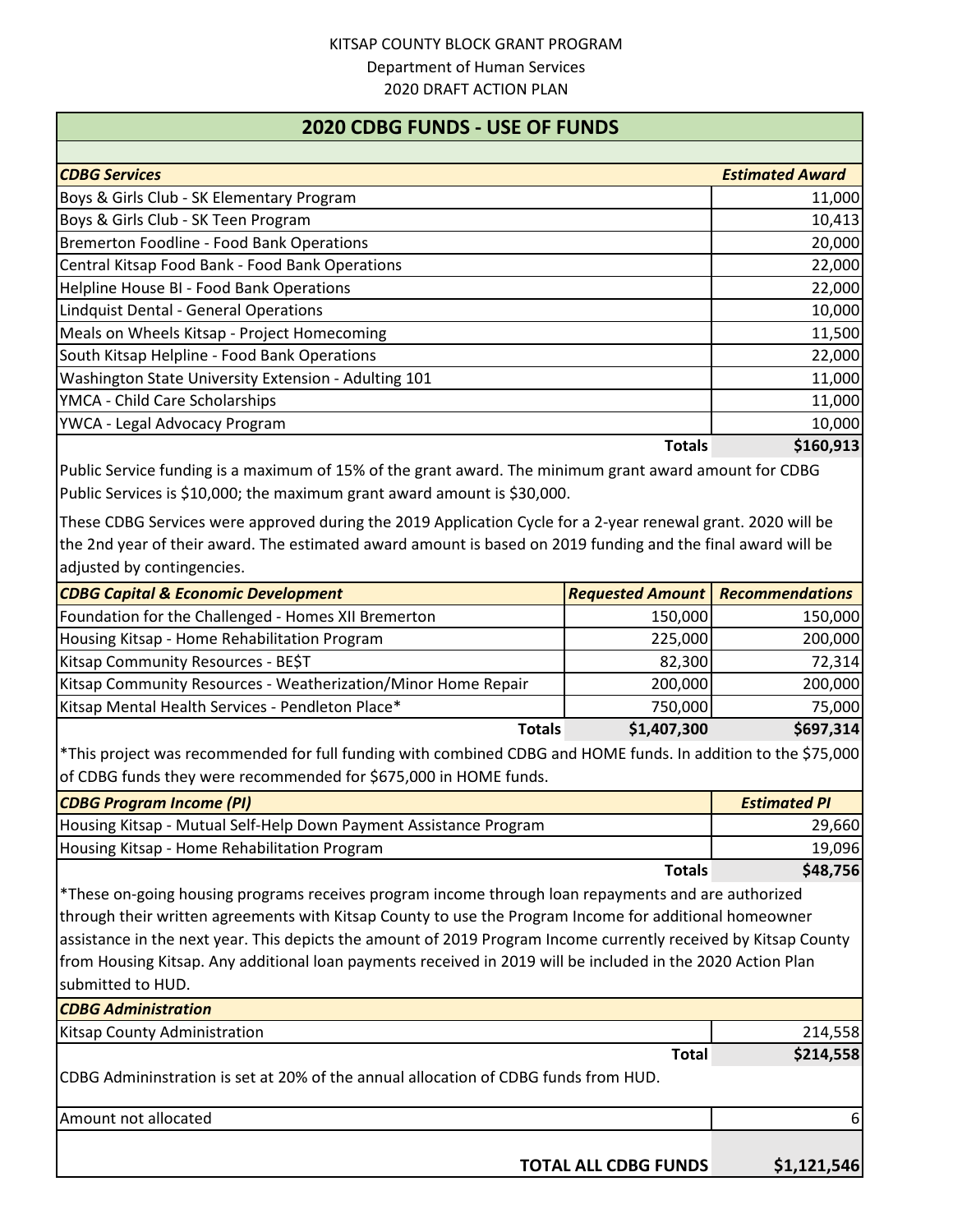#### **CDBG CONTINGENCIES FOR INCREASES OR DECREASES TO FUNDING**

#### **Public Service Contingencies:**

Increases to CDBG Public Services funds will be evenly distributed to all food programs up to their requested amount. Any additional funds available will then be evenly distributed to the remaining awarded programs.

Decreases to CDBG Public Services funds will be evenly distributed between all funded programs down to the minimum grant amount of \$10,000.

#### **Capital and Economic Development Contingencies:**

An increase to CDBG capital funds will be proportionally split between Housing Kitsap Home Rehabilitation Program and Kitsap Community Resources BE\$T up to their requested amounts. Any additional funds will be carried forward to be distributed in the 2021 cycle.

A decrease to CDBG capital funds will be split proportionally among all agencies.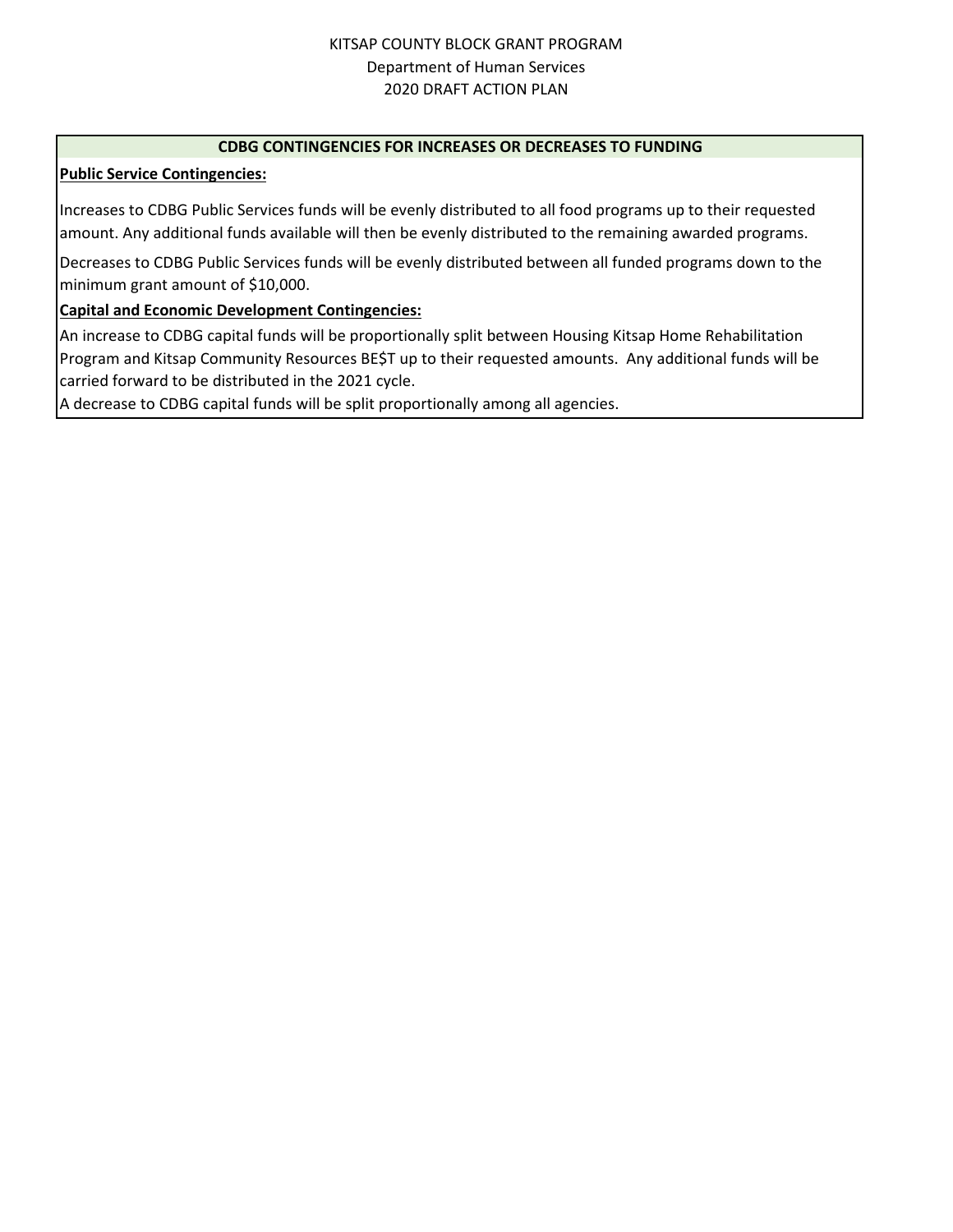| <b>2020 HOME FUNDS - USE OF FUNDS</b>                                                                                            |                            |                                     |                    |                       |
|----------------------------------------------------------------------------------------------------------------------------------|----------------------------|-------------------------------------|--------------------|-----------------------|
| <b>HOME Applications</b>                                                                                                         | Requested<br><b>Amount</b> | <b>Total HOME</b><br>Recommendation | <b>Kitsap HOME</b> | <b>Bremerton HOME</b> |
| <b>Projects</b>                                                                                                                  |                            |                                     |                    |                       |
| Kitsap Community Resources (KCR)- Manette Housing <sup>1</sup>                                                                   | 935,000                    | 371,820                             | 212,627            | 159,193               |
| Kitsap Mental Health Services- Pendleton Place <sup>2*</sup>                                                                     | 750,000                    | 675,000                             | 379,014            | 295,986               |
|                                                                                                                                  | Total \$1,685,000          | \$1,046,820                         | \$591,641          | \$455,179             |
| <sup>1</sup> HOME requires 15% of the annual allocation be awarded to a CHDO Project. This award to KCR includes \$108,852.84 of |                            |                                     |                    |                       |
| 2018 CHDO, \$101,083 of 2019 CHDO, and estimated \$101,083 of 2020 CHDO funds in addition to \$60,801.21 of non-                 |                            |                                     |                    |                       |
| CHDO City of Bremerton HOME funds.                                                                                               |                            |                                     |                    |                       |
| <sup>2</sup> The HOME award to KMHS includes \$166,787 of 2019 HOME funds plus \$63,599.21 from Program Income with the          |                            |                                     |                    |                       |
| balance of \$444,613.79 from 2020 HOME funds.                                                                                    |                            |                                     |                    |                       |
| *This project was recommended for full funding with combined CDBG and HOME funds. In addition to the \$675,000 in                |                            |                                     |                    |                       |
| HOME funds they were recommended for \$75,000 of CDBG funds.                                                                     |                            |                                     |                    |                       |
| NOTE: The awards for City of Bremerton HOME funds are approved through the Bremerton City Council. A public hearing              |                            |                                     |                    |                       |
| and action will take place at the City Council meeting on November 13, 2019.                                                     |                            |                                     |                    |                       |
| <b>Ongoing Housing Programs</b>                                                                                                  |                            |                                     |                    |                       |
| <b>Community Frameworks - Downpayment Assistance</b>                                                                             |                            |                                     |                    | 68,920                |
| Housing Kitsap - Mutual Self Help Down Payment Assistance Program                                                                |                            |                                     |                    | 80,654                |
|                                                                                                                                  |                            |                                     | <b>Total</b>       | \$149,574             |
| These on-going housing programs receive program income through loan repayments and are authorized through their                  |                            |                                     |                    |                       |
| written agreements with Kitsap County to use the Program Income (PI) Funds for additional homeowner assistance in the            |                            |                                     |                    |                       |
| next year. This depicts the amount of 2019 PI or HP currently received by Kitsap County from Housing Kitsap. Any                 |                            |                                     |                    |                       |
| additional loan payments received in 2019 will be included in the 2020 Action Plan submitted to HUD. Housing Kitsap also         |                            |                                     |                    |                       |
| has \$3,147.20 from contract KC-118-18 that is being rolled into this 2020 Action Plan project.                                  |                            |                                     |                    |                       |
| <b>HOME Administration</b>                                                                                                       |                            |                                     |                    |                       |
| <b>Kitsap County Administration</b>                                                                                              |                            |                                     |                    | 71,876                |
|                                                                                                                                  |                            |                                     | <b>Total</b>       | \$71,876              |
| HOME Admininstration is set at 10% of the annual allocation of HOME funds from HUD and PI from loan portfolio.                   |                            |                                     |                    |                       |
|                                                                                                                                  |                            |                                     |                    |                       |

#### **\$1,268,270 TOTAL ALL HOME FUNDS**

#### **HOME CONTINGENCIES FOR INCREASES OR DECREASES TO FUNDING**

#### **Contingencies:**

Any increases or decreases to Kitsap County HOME funds, including CHDO, will be applied to Kitsap Community Resources - Manette Housing Project.

The City of Bremerton share of the HOME funds, for use on projects located in the City of Bremerton, is based on the HOME Consortium Percentage released annually by HUD. Any increases or decreases to the City of Bremerton funding, including CHDO, will be applied to Kitsap Community Resources - Manette Housing Project.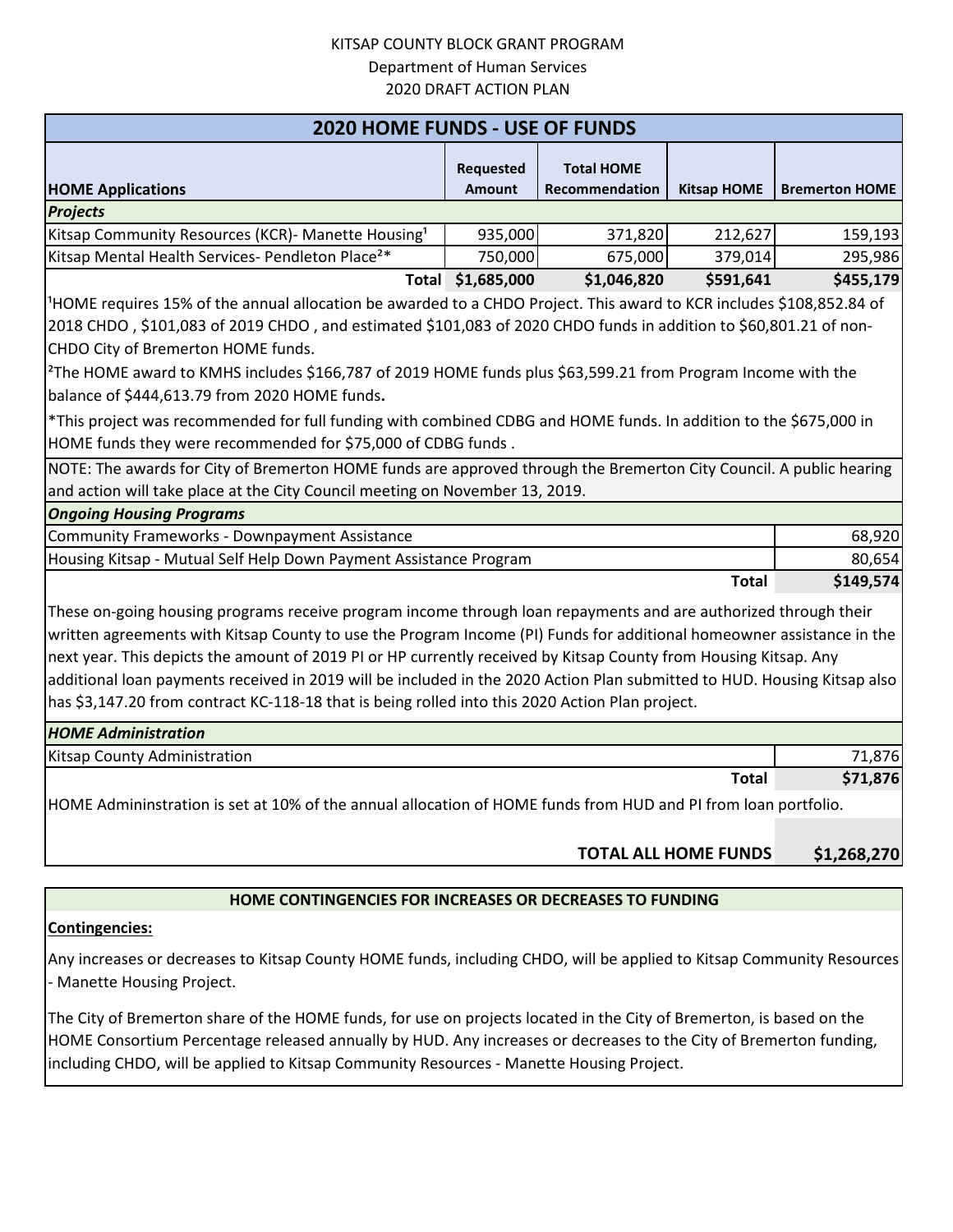## **KITSAP COUNTY BLOCK GRANT PROGRAM Department of Human Services 2020 DRAFT ACTION PLAN AP-38 Project Summary**

| <b>Agency/ Project/Description</b>                                                                                       | 2020 Estimated<br>Award |  |
|--------------------------------------------------------------------------------------------------------------------------|-------------------------|--|
|                                                                                                                          |                         |  |
| <b>BOYS &amp; GIRLS CLUBS OF SOUTH PUGET SOUND</b>                                                                       |                         |  |
| <b>South Kitsap Elementary Programs</b><br>115 Individuals                                                               | CDBG: \$11,000          |  |
| <b>Service Area: South Kitsap</b>                                                                                        |                         |  |
| Funds will be used to support the staff costs for the South Kitsap elementary program. This program is held after        |                         |  |
| school at Madrona Heights School for youth ages 6-11. Staff is responsible for implementing program activities and       |                         |  |
| for planning, promoting and evaluating Club programs.                                                                    |                         |  |
| <b>BOYS &amp; GIRLS CLUBS OF SOUTH PUGET SOUND</b>                                                                       |                         |  |
| 23 Individuals<br><b>South Kitsap Teen Program</b>                                                                       | CDBG: \$10,413          |  |
| <b>Service Area: South Kitsap</b>                                                                                        |                         |  |
| Funds will be used to support the staff costs for the South Kitsap Teen Program. This program is held after school at    |                         |  |
| Madrona Heights School for teens ages 12-18. Staff is responsible for implementing daily program activities and for      |                         |  |
| planning, promoting and evaluating teen programs to ensure the needs of youth in the community are met.                  |                         |  |
| <b>BREMERTON FOODLINE</b>                                                                                                |                         |  |
| <b>Food Bank Operations</b>                                                                                              |                         |  |
| 1,400 Individuals<br>Service Area: Bremerton School District (outside city                                               | CDBG: \$20,000          |  |
| limits)                                                                                                                  |                         |  |
| Funds will be used for staff salary costs for the Operations Supervisor and Office Coordinator for foodbank operations   |                         |  |
| at the Bremerton Foodline which provides emergency food assistance to those in need in the Bremerton School              |                         |  |
| District boundary. Most clients served are at or below 30% Area Median Income. This funding supports Kitsap County       |                         |  |
| clients outside the Bremerton City Limits.                                                                               |                         |  |
| <b>CENTRAL KITSAP FOOD BANK</b>                                                                                          |                         |  |
| <b>Food Bank Operations</b><br>4,580 Individuals                                                                         | CDBG: \$22,000          |  |
| <b>Service Area: Central Kitsap School District</b>                                                                      |                         |  |
| Funds requested will be used for a portion of food bank staff costs for 5 employees to maintain and operate food         |                         |  |
| bank services for low-income individuals residing or working in Central Kitsap. Staff is directly involved in the daily  |                         |  |
| operations of the food bank administration, inventory management, food distribution and deliveries Most clients          |                         |  |
| served are at or below 30% Area Median Income.                                                                           |                         |  |
|                                                                                                                          |                         |  |
| <b>HELPLINE HOUSE BAINBRIDGE ISLAND</b>                                                                                  |                         |  |
| <b>Food Bank Operations</b><br>1,284 Individuals                                                                         | CDBG: \$22,000          |  |
| Service Area: Bainbridge Island                                                                                          |                         |  |
| Funds will be used for a portion of the Food Bank Manager's salary for foodbank operations at Helpline House which       |                         |  |
| provides nutritious food, available free of cost, to members of the Bainbridge Island community. In addition to          |                         |  |
| providing food, clients can be referred to the Helpline House's social work team to assist with other services. Majority |                         |  |
| of clients served are between 31% and 50% Area Median Income.                                                            |                         |  |
|                                                                                                                          |                         |  |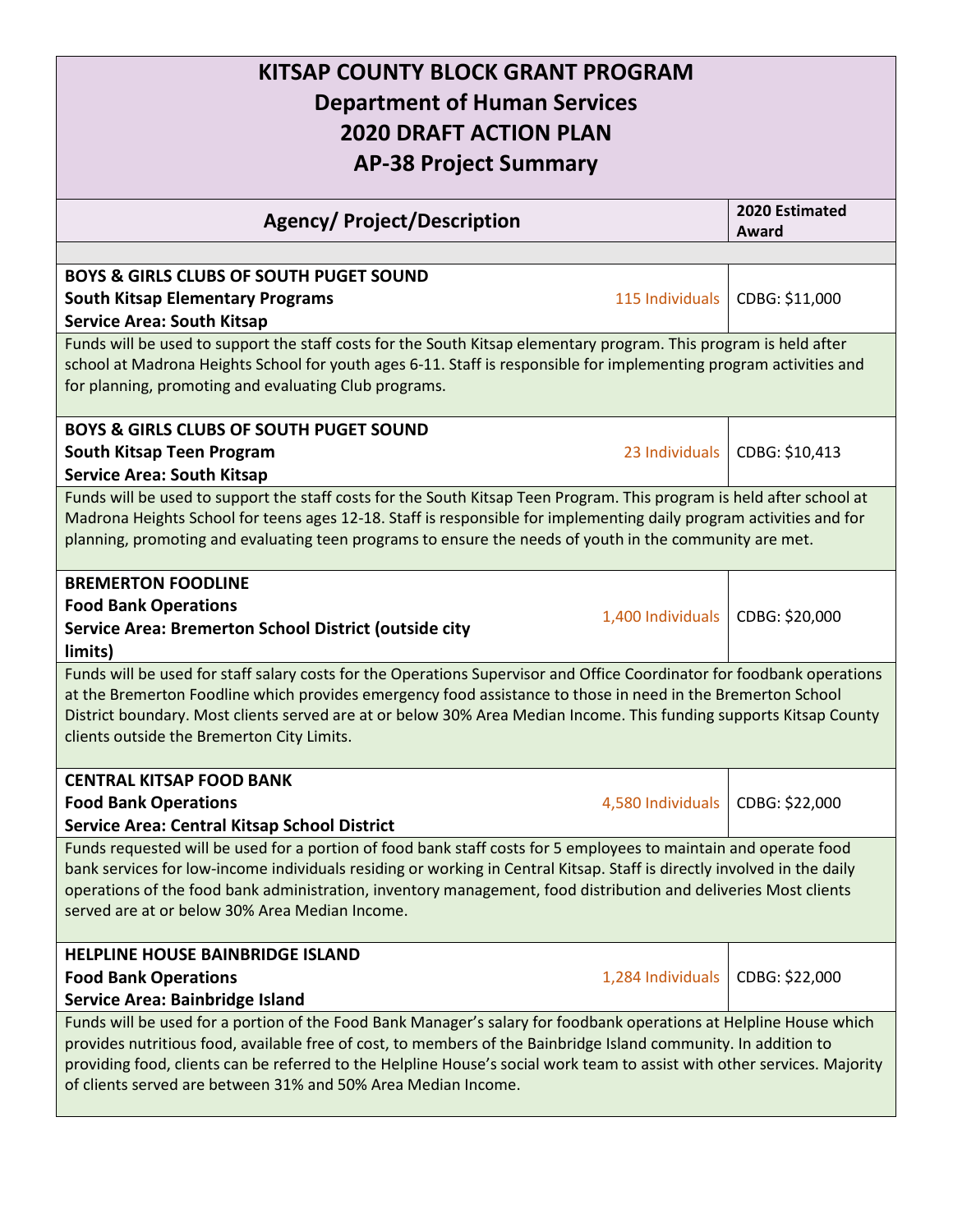| LINDQUIST DENTAL CLINIC FOR CHILDREN                                                                                     |                    |                |  |
|--------------------------------------------------------------------------------------------------------------------------|--------------------|----------------|--|
| <b>General Operations</b>                                                                                                | 2,300 Individuals  | CDBG: \$10,000 |  |
| <b>Service Area: Bremerton (outside city limits)</b>                                                                     |                    |                |  |
| Funds will be used will be used to support a portion of the cost of dental supplies needed to provide dental care at the |                    |                |  |
| Lindquist Dental Bremerton Clinic which provides a full array of dentistry services to low income Kitsap County          |                    |                |  |
| children and youth ages $0 - 20$ . This funding supports Kitsap County clients outside the Bremerton City Limits and 51% |                    |                |  |
| of the clients served are below 80% Area Median Income.                                                                  |                    |                |  |
|                                                                                                                          |                    |                |  |
| <b>MEALS ON WHEELS KITSAP</b>                                                                                            |                    |                |  |
| <b>Project Homecoming</b>                                                                                                | 250 Individuals    | CDBG: \$11,500 |  |
| <b>Service Area: Kitsap County</b>                                                                                       |                    |                |  |
| Funds will be used to purchase nutritious meals for delivery to homebound seniors ages 60 years and older. This          |                    |                |  |
| expansion of Meals on Wheels Kitsap's home delivered meal program will address access to healthy food and                |                    |                |  |
| nutrition services by providing a two-week supply (one meal per day) of nutritious meals delivered to ill and/or         |                    |                |  |
| malnourished seniors returning home after hospitalization or stay at a rehab/senior care facility. Majority of the       |                    |                |  |
| clients are at or below 50% Area Median Income.                                                                          |                    |                |  |
|                                                                                                                          |                    |                |  |
| <b>SOUTH KITSAP HELPLINE</b>                                                                                             |                    |                |  |
| <b>Food Bank Operations</b>                                                                                              | 11,000 Individuals | CDBG: \$22,000 |  |
| <b>Service Area: South Kitsap School District</b>                                                                        |                    |                |  |
| Funds requested will be used for a portion of the food bank Executive Director's salary to maintain and operate food     |                    |                |  |
| bank services for low-income individuals residing or working in South Kitsap. The Executive Director and staff are       |                    |                |  |
| directly involved in the daily operations of the food bank administration, inventory management, food distribution       |                    |                |  |
| and deliveries. Majority of clients served are below 30% Area Median Income.                                             |                    |                |  |
|                                                                                                                          |                    |                |  |
| <b>WASHINGTON STATE UNIVERSITY EXTENSION</b>                                                                             |                    |                |  |
| <b>Adulting 101</b>                                                                                                      | 35 Individuals     | CDBG: \$11,000 |  |
| <b>Service Area: Bremerton</b>                                                                                           |                    |                |  |
| Funds will be used to support 1 part-time staff position and program costs for the Adulting 101 program. This            |                    |                |  |
| program, held at the Coffee Oasis Homeless Shelter in Bremerton, will provide homeless and at-risk youth in Kitsap       |                    |                |  |
| County with school and employment skills to secure work or finish education. The ultimate goal of the program is to      |                    |                |  |
| enhance self-sufficiency in homeless and at-risk youth.                                                                  |                    |                |  |
|                                                                                                                          |                    |                |  |
| YMCA OF PIERCE AND KITSAP COUNTIES                                                                                       |                    |                |  |
| <b>Child Care Program</b>                                                                                                | 31 Individuals     | CDBG: \$11,000 |  |
| <b>Service Area: Central Kitsap and South Kitsap Schools</b>                                                             |                    |                |  |
| Funds will be used to provide scholarships to enable children, ages 5 - 12, from low-income families to attend the       |                    |                |  |
| YMCA's before and after school childcare program at school locations in the Central Kitsap and South Kitsap School       |                    |                |  |
| Districts. The program nurtures the development of children by providing a safe place to learn foundational skills,      |                    |                |  |
| develop healthy and trusting relationships, and build self-reliance. Majority of clients served are below 50% Area       |                    |                |  |
| Median Income.                                                                                                           |                    |                |  |
|                                                                                                                          |                    |                |  |
| YWCA OF KITSAP COUNTY                                                                                                    |                    |                |  |
| <b>Legal Advocacy Services Program</b>                                                                                   | 786 Individuals    | CDBG: \$10,000 |  |
| <b>Service Area: Kitsap County</b>                                                                                       |                    |                |  |
| Funds will be used for a portion of the Bilingual Legal Advocates salary and program operating costs for Young           |                    |                |  |
| Women's Christian Association (YWCA) Kitsap County's Legal Advocacy Program to provide assistance and support for        |                    |                |  |
| individuals fleeing domestic violence navigating the criminal or civil legal system.                                     |                    |                |  |
|                                                                                                                          |                    |                |  |
|                                                                                                                          |                    |                |  |

**Contract Contract State** 

 $\mathbf{I}$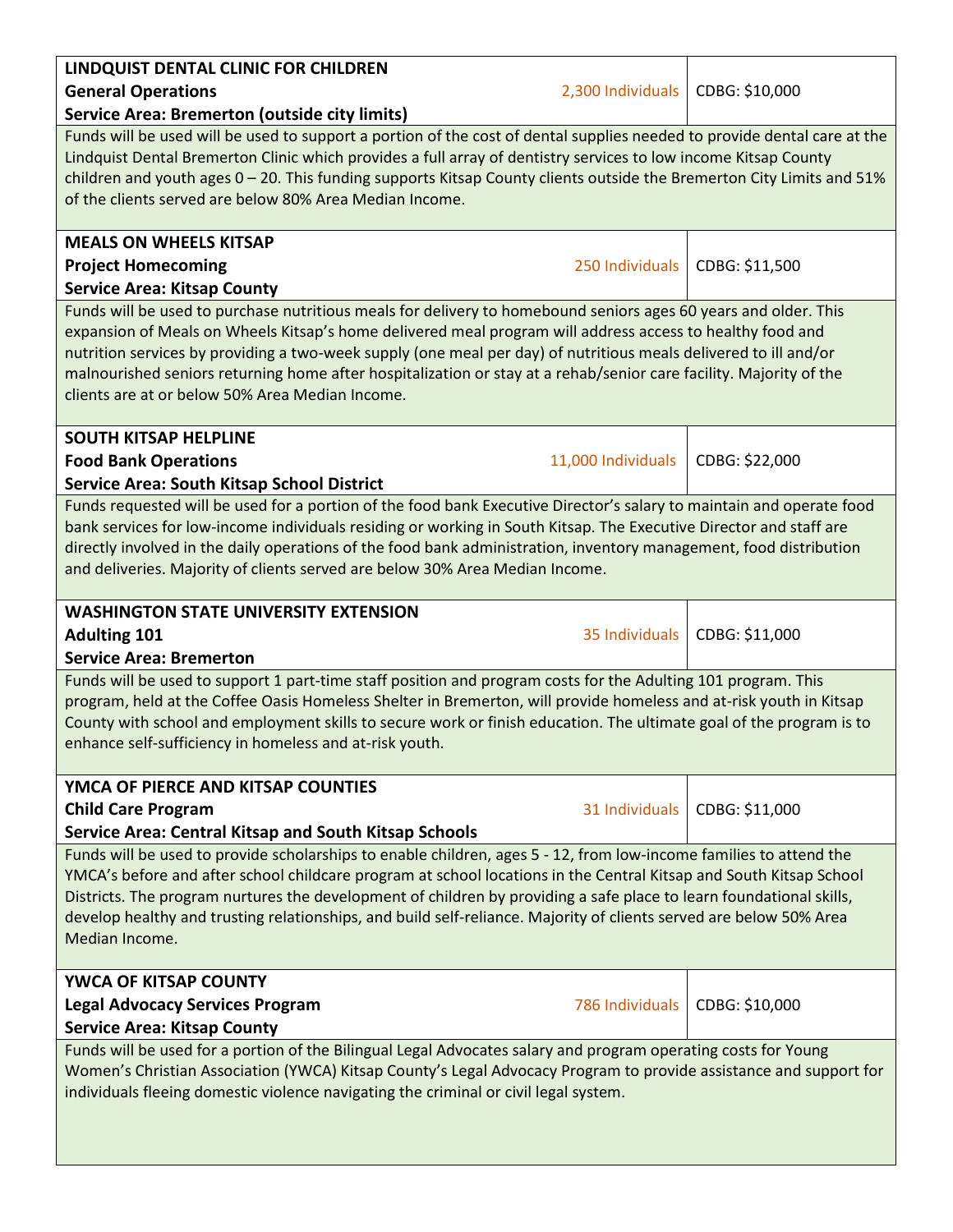| <b>COMMUNITY FRAMEWORKS</b><br>1-2 Households<br><b>Bremerton Homeownership</b>                                                                                                                                                                                                                                                                                                                                                                                                                                                                                                                                                                                                                                                          | HOME: \$68,920                   |  |  |
|------------------------------------------------------------------------------------------------------------------------------------------------------------------------------------------------------------------------------------------------------------------------------------------------------------------------------------------------------------------------------------------------------------------------------------------------------------------------------------------------------------------------------------------------------------------------------------------------------------------------------------------------------------------------------------------------------------------------------------------|----------------------------------|--|--|
|                                                                                                                                                                                                                                                                                                                                                                                                                                                                                                                                                                                                                                                                                                                                          |                                  |  |  |
| <b>Service Area: Bremerton</b><br>Funds will be used for Down Payment Assistance to (DPA) and administrative costs of the Bremerton Homeownership<br>program. The program will pair HOME funds with internal and lender-partner funds to provide up to 20% DPA and<br>closing cost assistance to program-qualified, mortgage-ready homebuyers at or below 80% Area Median Income<br>purchasing an eligible home in the Bremerton city limits. Homebuyer education and Individual Pre-Purchase<br>Counseling is required for all participants. When possible, Community Frameworks will undertake "Acquisition Rehab<br>Resale" activities focusing on health and safety improvements, with a sweat equity and volunteer labor component. |                                  |  |  |
| <b>FOUNDATION FOR THE CHALLENGED</b>                                                                                                                                                                                                                                                                                                                                                                                                                                                                                                                                                                                                                                                                                                     |                                  |  |  |
| 3 units<br><b>Homes XII Bremerton</b>                                                                                                                                                                                                                                                                                                                                                                                                                                                                                                                                                                                                                                                                                                    | CDBG: \$150,000                  |  |  |
| <b>Service Area: Bremerton (outside city limits)</b>                                                                                                                                                                                                                                                                                                                                                                                                                                                                                                                                                                                                                                                                                     |                                  |  |  |
| Funds will be used for a portion of the acquisition costs, plus developer fee, of a three-bedroom house outside the<br>City of Bremerton. The house will be remodeled for wheelchair accessibility and will provide affordable and accessible<br>housing to 3 extremely low-income individuals with developmental disabilities who receive 24/7 in-home support and<br>training services through State Operated Living Alternatives (SOLA). Tenants will pay 30% of their income, minus<br>utility allowance, for rent.                                                                                                                                                                                                                  |                                  |  |  |
| <b>HOUSING KITSAP</b>                                                                                                                                                                                                                                                                                                                                                                                                                                                                                                                                                                                                                                                                                                                    |                                  |  |  |
| 10-14 Households<br><b>Home Rehabilitation Program</b>                                                                                                                                                                                                                                                                                                                                                                                                                                                                                                                                                                                                                                                                                   | CDBG: \$219,096                  |  |  |
| <b>Service Area: Kitsap County</b>                                                                                                                                                                                                                                                                                                                                                                                                                                                                                                                                                                                                                                                                                                       |                                  |  |  |
| Funds will be used for personnel, administration, and construction costs associated with the home rehabilitation<br>program which provides 20-year deferred loans or grants to very-low and extremely-low income homeowners for<br>repairs to address health, safety, and accessibility issues. Housing Kitsap staff performs the home inspections, creates<br>a scope of work, assists homeowners with contractor selection, monitors the progress and signs off project<br>completion and contractor payments.                                                                                                                                                                                                                         |                                  |  |  |
| <b>HOUSING KITSAP</b>                                                                                                                                                                                                                                                                                                                                                                                                                                                                                                                                                                                                                                                                                                                    |                                  |  |  |
| 1 Household<br><b>Mutual Self-Help Down Payment Assistance Program</b><br><b>Service Area: Kitsap County</b>                                                                                                                                                                                                                                                                                                                                                                                                                                                                                                                                                                                                                             | CDBG: \$29,660<br>HOME: \$80,654 |  |  |
| Funds will be used to provide down payment assistance to a self-help participant with income at or below 80% of area<br>median income. Funds may also be used for qualified settlement costs and staff and overhead costs directly related to<br>carrying out the program. The down payment assistance will fill the gap between the cost to build the home and the<br>maximum USDA loan amount available to participants.                                                                                                                                                                                                                                                                                                               |                                  |  |  |
| <b>KITSAP COMMUNITY RESOURCES (KCR)</b>                                                                                                                                                                                                                                                                                                                                                                                                                                                                                                                                                                                                                                                                                                  |                                  |  |  |
| <b>Manette Housing</b><br>9 Units                                                                                                                                                                                                                                                                                                                                                                                                                                                                                                                                                                                                                                                                                                        | HOME: \$371,820                  |  |  |
| <b>Service Area: Bremerton</b>                                                                                                                                                                                                                                                                                                                                                                                                                                                                                                                                                                                                                                                                                                           |                                  |  |  |
| Funds will be used for acquisition of land, architectural and engineering costs, and building permit fees for the<br>development for 9-units, three (3) townhouse style triplexes. Each triplex will have two 2-bedroom units and one 3-<br>bedroom unit. One of the 2-bedroom units in each triplex will be one level, ADA accessible, and available for a<br>veteran. The units will be available for households at or below 30% of area median income, prioritizing based on the<br>Housing Solutions Center vulnerability assessment. Rental assistance will be provided through Section 8 vouchers.                                                                                                                                 |                                  |  |  |